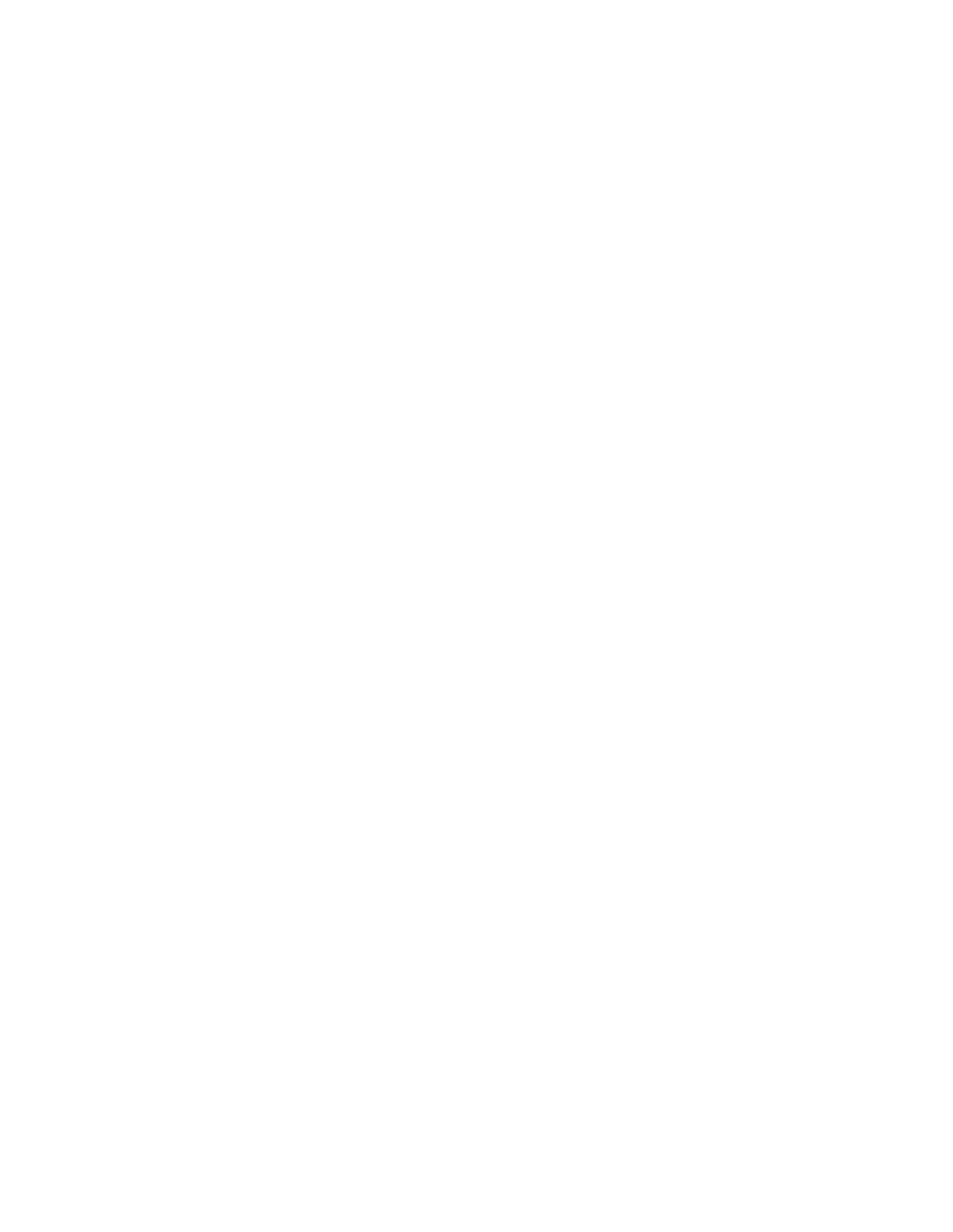## **Background**

The Law Society of Alberta (LSA) adopted the first mandatory Continuing Professional Development (CPD) Program in Canada, for all active lawyers in Alberta (2008). Unique in the Canadian legal system, this self-directed learning model contrasts with the mandatory hours or credits approach adopted by the other law societies across the country. The LSA's CPD Program requires Alberta's lawyers take personal responsibility in annually designing a CPD Plan in compliance with the Rule, retain the document on file for five years, and be able to provide a copy to the LSA upon request. In this context, any learning activity that is relevant to a lawyer's needs, interests, and responsibilities is considered as self-assessed and legitimate professional development (PD).

The goal of the CPD Program is to contribute to a culture of continuous development and learning within Alberta's legal profession. The anticipated longer term outcome is increased competency and improved conduct among lawyers practicing in Alberta. Short term desired outcomes include 100% lawyer compliance; lawyer satisfaction with the CPD Program method and mechanics; and, early indications of changing continuing legal education behaviours among Alberta lawyers. To achieve these impacts the CPD Program, by design, has been responsive to evaluation learnings<sup>1</sup> and has evolved since inception.

In 2012 Charis Management Consulting Inc. (Charis) was retained to design and conduct an impact evaluation of the CPD Program, which is the subject of this report. The evaluation was guided by a data collection process involving: (a) the development of an evaluation framework; (b) a review of LSA administrative data; (c) a CPD Plan review; (d) an online survey with LSA membership; (e) key informant interviews with LSA decision makers and members; and, (f) a focus group with PD leads at large law firms.

## Findings

 $\overline{a}$ 

The mixed method approach to this evaluation yielded rich qualitative and quantitative data. Taken together, the results revealed important trends and themes regarding the impact of the CPD Program. The high level evaluation questions that informed the evaluation are below, followed by the results derived from a synthesis of all the lines of evidence.

### **Inputs/Resources: Are current LSA inputs/resources sufficient to realize the desired impact of the CPD Program?**

Across the lines of evidence, participants have indicated the processes are in place to realize the desired impact of the CPD Program. Respondents understand the CPD Program and its goals and are responsive

 $^1$  This impact evaluation is the fourth undertaken since CPD Program inception. The first was the Charis process/formative evaluation (2009), followed by two in-house evaluations (2011, 2012).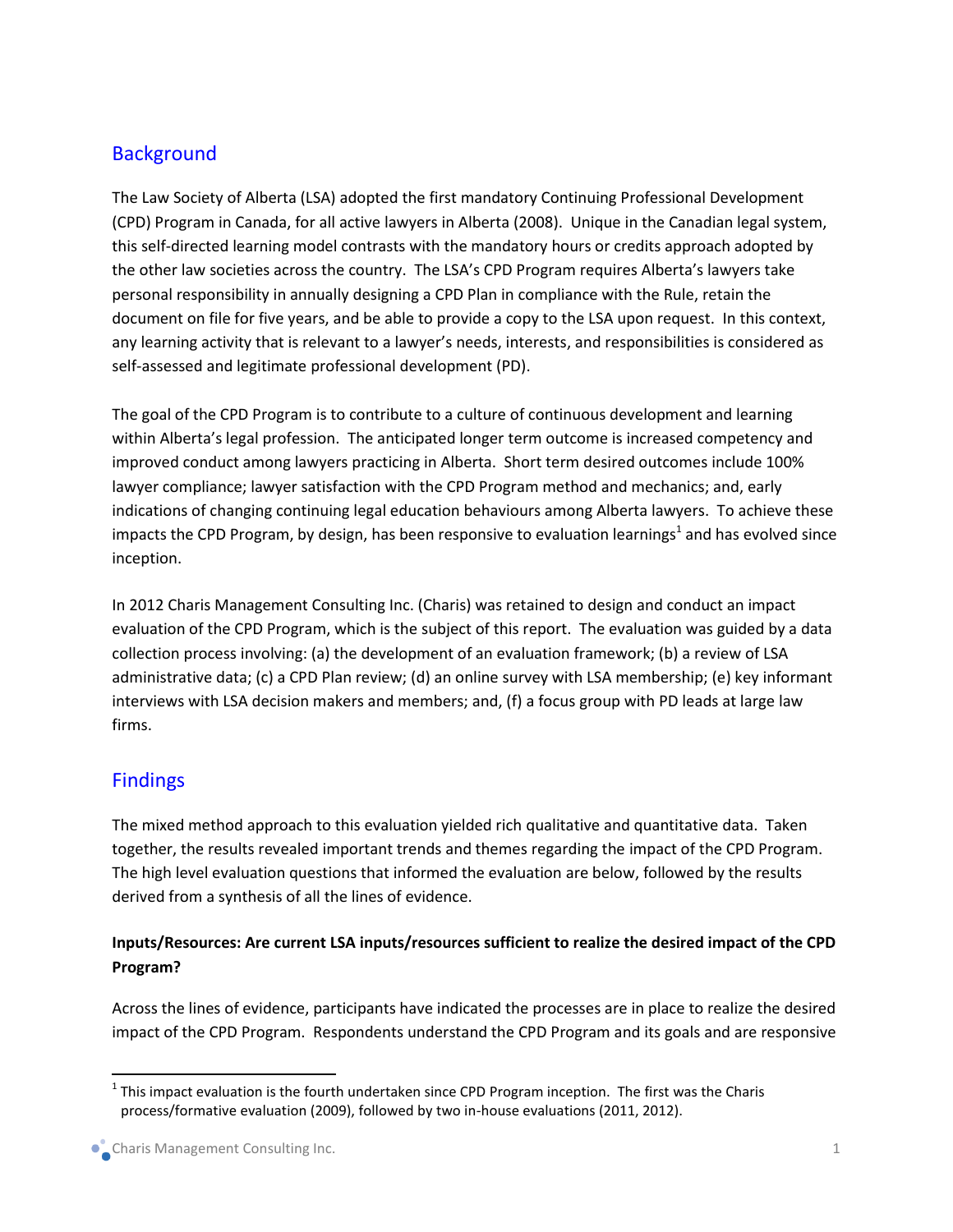to the declaration and CPD Plan development requirements. Results indicate that utilization of the CPD Plan template improves the quality of the plan. Both key informant decision makers and focus group participants affirm the need to develop resources and improve processes to ensure the CPD Program's viability.

- **Administrative data discloses LSA activities in support of the CPD Program; LSA staff are managing 4** a steady flow of telephone and email requests for information;
- Key informants and focus group participants affirmed the CPD Program is well aligned with its goals and principals and that the program is successful;
- Survey respondents are aware of the CPD Program's fundamental principles (79%) and fundamental goals (93%);
- **LISA members who used the optional CPD Plan template produced better quality plans than those** who used their own document or one provided by their firm (e.g., 100% addressed all 4 Standards; 67% addressed all evaluation questions); and,
- Fifty percent of decision maker key informants and all of the focus group participants indicated a need to attend to matters of resource allocation.

### **Key Activities: Are current CPD Program strategies and activities effective to support achievement of the Program's intended impact and outcomes?**

Respondents have affirmed that the strategies and activities of the CPD Program are effective. A recurrent key concern lies in CPD Program accountability. Addressing this factor will increase overall confidence in the CPD Program among stakeholders. The process will require careful design to ensure that the needs of all stakeholders are addressed.

- **Administrative data (e.g., 99.5% compliance rate), key informants and focus group participants** reported the success of the CPD Program's strategies;
- **Data affirmed the LSA's communication strategies are effective (e.g., more lawyers are declaring** prior to the deadline, resulting in fewer transgressor letters being sent);
- Survey respondents indicate satisfaction with supports provided by the LSA (57%) and affirm the CPD Program contributes to their PD (58%);
- Focus group results indicate the CPD Program is appropriate for lawyers across the range of legal experience;
- Evidence indicates the effectiveness of the CPD Plan template
	- Key informants and focus group request provision of best practice templates, across the range of legal experience;
- **EVIDENCE 15 FORDIO EVALUTA** Evidence indicates lack of accountability as a core challenge to the CPD Program;
	- For those respondents (survey and key informants) who preferred a 12 hour mandated program, the main reason was its perceived accountability measure.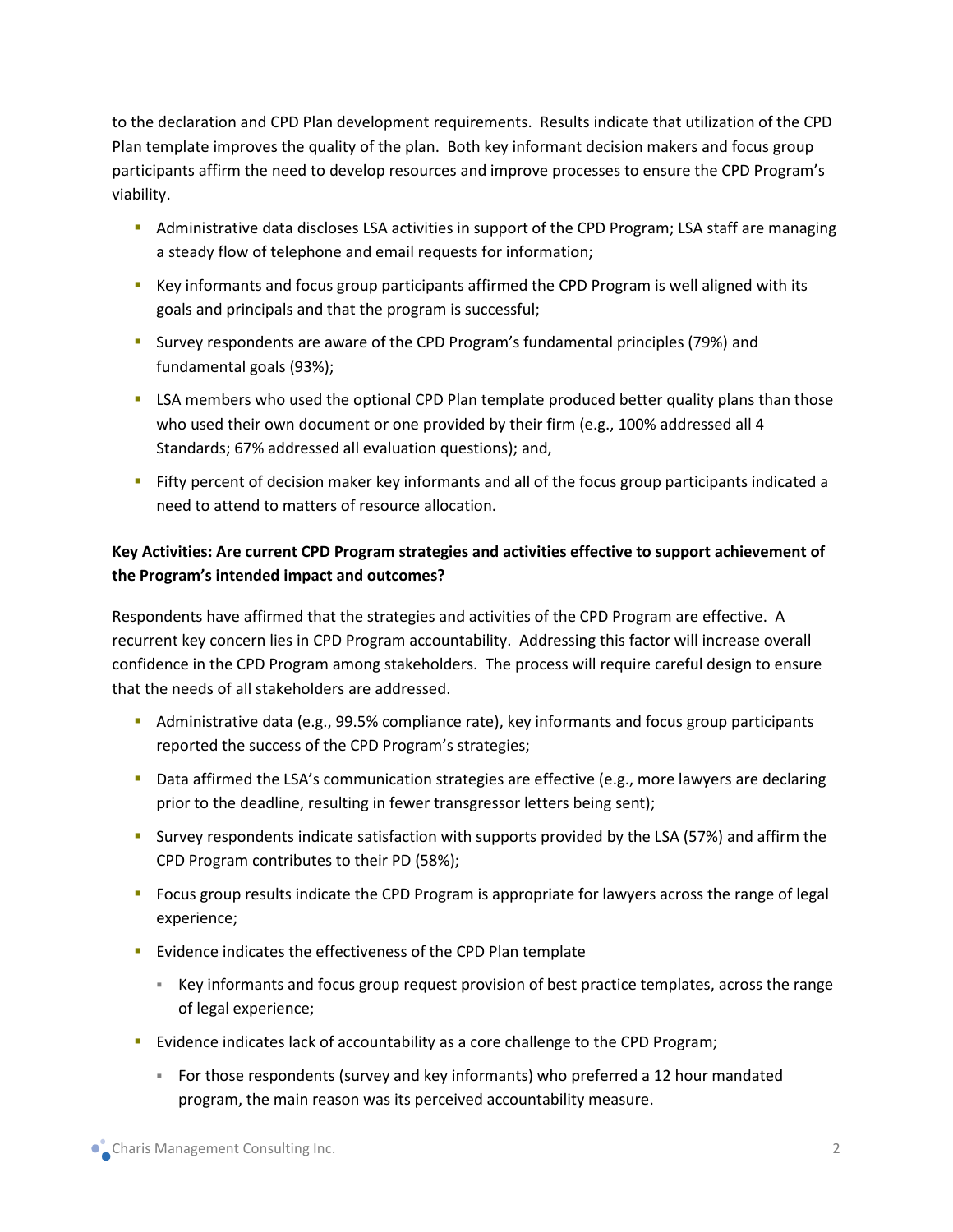## **Impact/Initial Outcomes: What are the early impacts and outcomes of the Program, in terms of LSA member: acceptance/support of CPD, satisfaction, compliance, plan implementation, evaluation of the CPD Plan and goals?**

Across the evidence, participants in the data collection indicate general acceptance and support of the CPD Program, compliance with the declaration, and CPD Plan implementation. They further indicate a growing capacity to self-evaluate. This process is supported by the PD systems larger firms have in place, as reported by focus group participants. This growing capacity is a key indicator of future CPD Program success.

- Data indicates LSA members accept the CPD Program, comply with the mandate (99.5%), and identify PD activities for the current year in their CPD Plans (100%);
- **F** Focus group participants indicated high satisfaction with the CPD Program and were in consensus that lawyers understand its principles;
- Survey data shows lawyers follow through on their planned learning activities (91%) and a third of these members spent over 50 hours, while 90% spent more than 15 hours, over the last twelve months, on these activities;
- CPD Plan review data shows 36% of lawyers addressed the evaluation questions outlined by the LSA in 2012 and survey data indicates members regularly monitor (51%) and evaluate (64%) the progress they are making on their CPD Plans;
- Less than 50% of survey respondents feel they are more intentional about PD as a result of the CPD Program. Key informants and focus group participants identified the core role of internal drivers as central to member responsiveness to their professional learning needs.

#### **Impact/Initial Outcomes: How satisfied are collaborators and partners with the Program?**

- Most participants in the evaluation observed they had little data or information to address this question;
- **-** Decision maker key informants affirmed more needs to be done to disseminate information among CPD Program collaborators and partners;
- **FI** Focus group participants affirmed their firms as key collaborators that empower the CPD Program through their PD systems (e.g., close the accountability loop);
- Focus group participants identified the public as a key partner and suggested the integration of competencies into the CPD Program would increase public confidence; and,
- Focus group participants identified the value of regular general population surveys as a way to garner data on public confidence.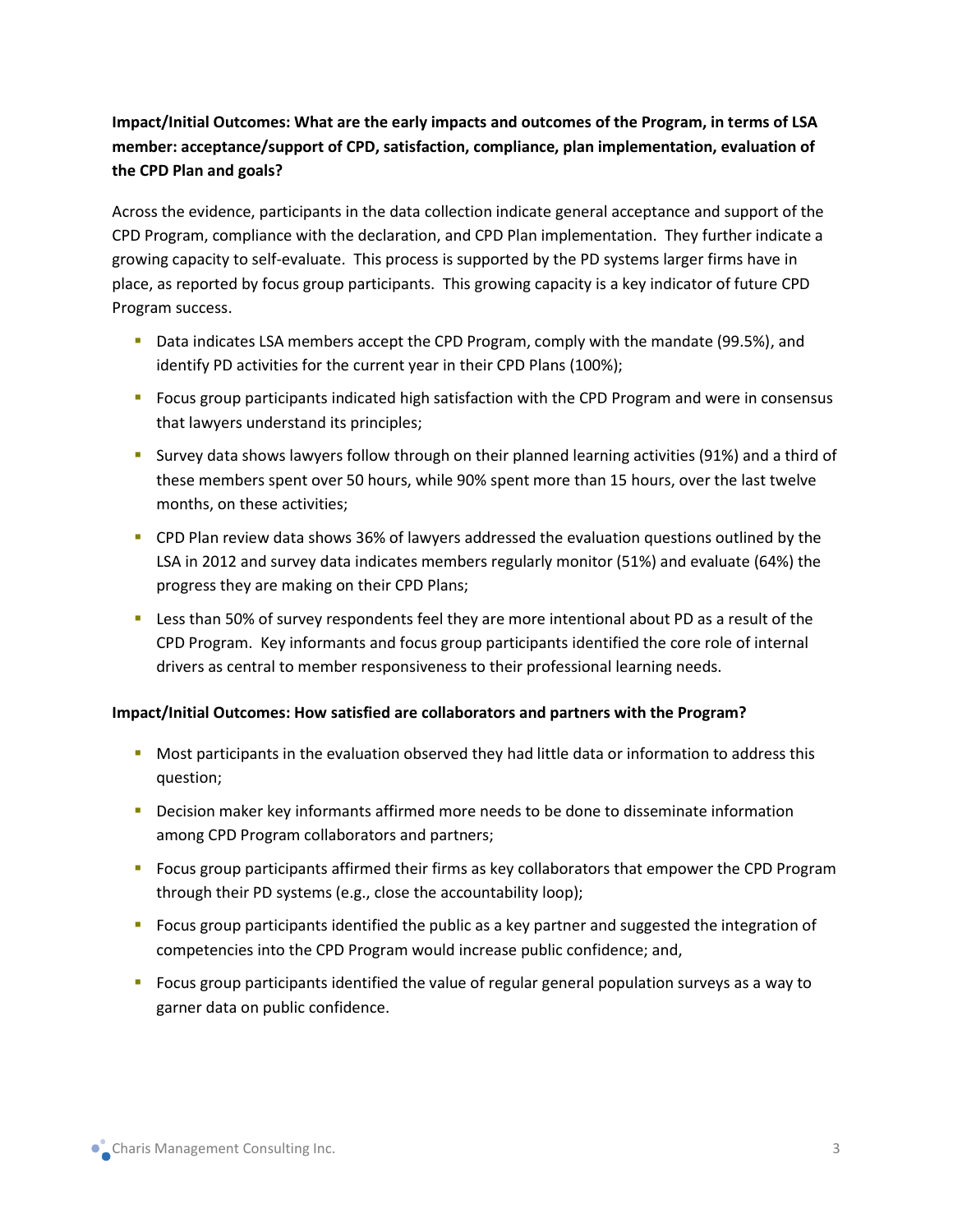### **Intermediate Outcomes: What are the longer term impacts and outcomes produced in terms of Alberta lawyer competencies and practice?**

The overall acceptance and compliance with the CPD Program, the design of CPD Plans and hours invested into PD, along with a solid core of lawyers engaging in a self-reflective process, bodes well for the longer term impacts on competency and practice.

- Survey respondents assess the CPD Program as contributing to their PD (57%);
- **SURIPE 1** Survey respondents agree the CPD Plan facilitates improving their continuous learning and enhances their competency (54%);
- **Member key informants report on the time invested into developing their CPD Plans and their** increased capacity for self-reflection;
- **Most member key informants affirmed the CPD Program makes a difference in the way they** deliver legal services;
- Focus group participants observed increased capacity among lawyers as a result of the CPD Program;
- **Survey respondents were less likely to agree the CPD Program has increased their competence as 1.** a lawyer (41%) or improved their delivery of services to clients (37%); and,
- Survey respondents, unlike key informants and focus group participants, are not supportive of increased CPD Plan monitoring (59%) or of increased accountability (63%).

#### **Intermediate Outcomes: What are the longer term impacts with stakeholders in Alberta and across Canada, in terms of Program credibility?**

- **•** Respondents report not knowing and/or are not aware of LSA activities to engage stakeholders in Alberta or across Canada;
- **Decision maker key informants did not perceive any change in how other jurisdictions view the** CPD Program; and,
- Focus group participants were in consensus with the concern that the LSA is under pressure to adopt a mandated hour program.

## Recommendations

Eleven recommendations were offered to the LSA under the headings of input/resources, activities, and impacts. The recommendations suggest that the LSA:

- **Concerning Inputs/Resources:** 
	- Increase the resources provided to support lawyers in the development of their CPD Plans;